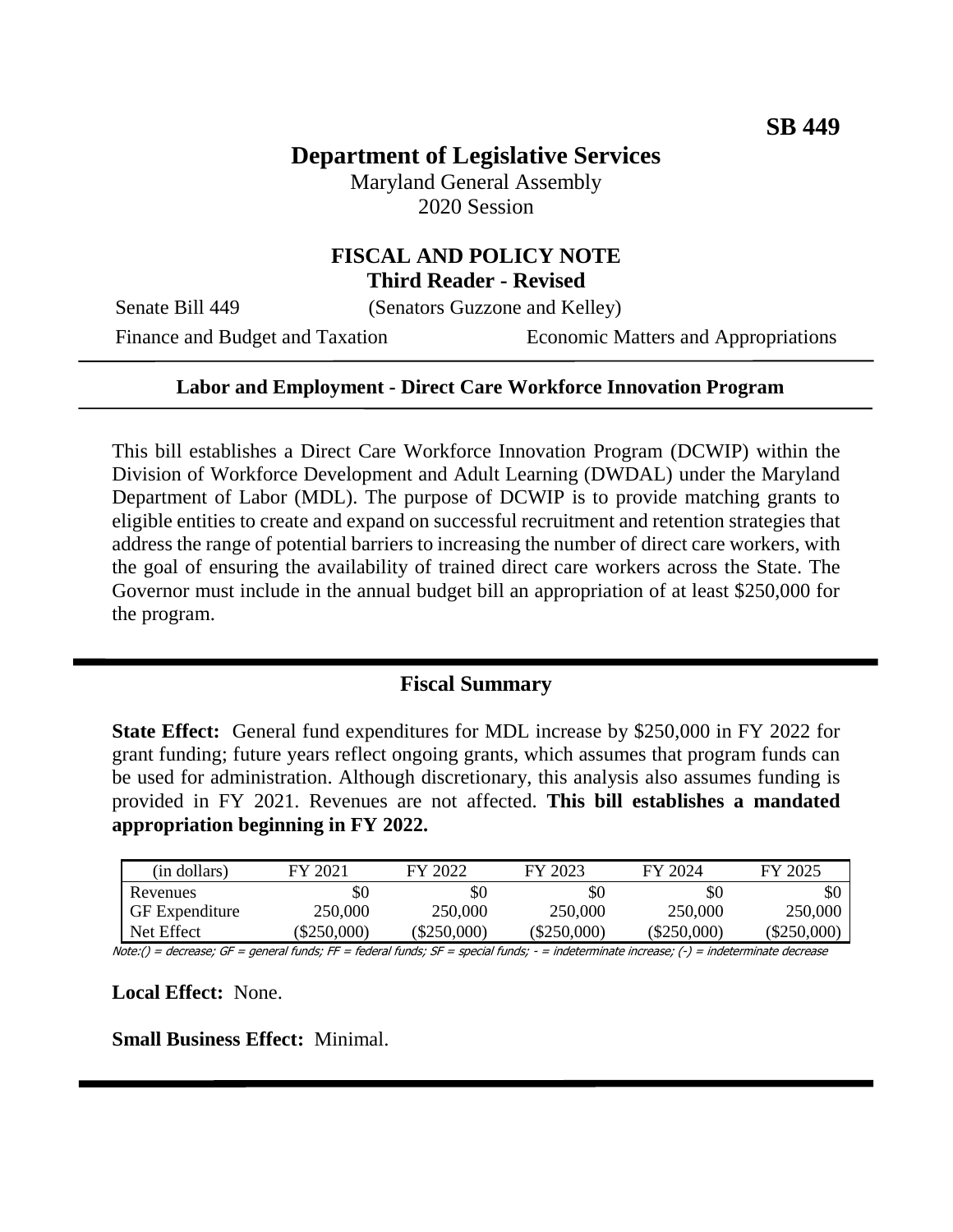# **Analysis**

**Bill Summary:** "Direct care worker" is defined as an individual whose occupation is classified as a home health aide, a personal aide, a nursing assistant, or a psychiatric aide. It includes a geriatric nursing assistant.

DWDAL must administer DCWIP and may adopt regulations to implement the bill. Each year, DWDAL must issue a request for applications from eligible entities for matching grants offered under the program. To receive a matching grant under the program, an eligible entity must submit with the entity's application a project plan for each project to be developed and carried out or for activities to be continued with the grant. The bill specifies what the project plan must include and how DWDAL must evaluate and select eligible entities.

An eligible entity must secure contributions for the project that at least equal the amount of money requested from the program, and DWDAL may not award more than \$50,000 to an eligible entity each year. If DWDAL receives applications for matching grants that exceed the program's appropriation, DWDAL must award the grants on a pro rata basis. A matching grant is valid for at least three years. DWDAL must encourage eligible entities receiving matching grants to consult with specified entities, including institutions of higher education and the Maryland Department of Health (MDH).

An eligible entity that carries out activities for purposes of recruiting, retaining, or providing advancement opportunities to direct care workers before receipt of a matching grant may use the grant to continue carrying out those activities. An eligible entity receiving a matching grant under the program must use the funds in a manner to develop and implement a strategy for the recruitment, retention, or advancement of direct care workers that includes an activity described in the eligible entity's application and provides compensation to each direct care worker for any training received under the project or activity. An eligible entity must use at least 5% of the funds to provide direct financial assistance to direct care workers and may not use more than 10% of the funds for the administration of a project.

An eligible entity receiving a matching grant must use the grant to supplement, not supplant, the amount of funds that, in the absence of the grant, would be available to address the recruitment, retention, or advancement of direct care workers in the region served by the eligible entity.

Appropriations and expenditures made for the purpose of implementing the program are subject to audit by the Office of Legislative Audits (OLA). By December 1, 2021, and each year thereafter, DWDAL must report to the Senate Finance Committee and the House Health and Government Operations Committee on the program's progress and outcomes.

SB 449/ Page 2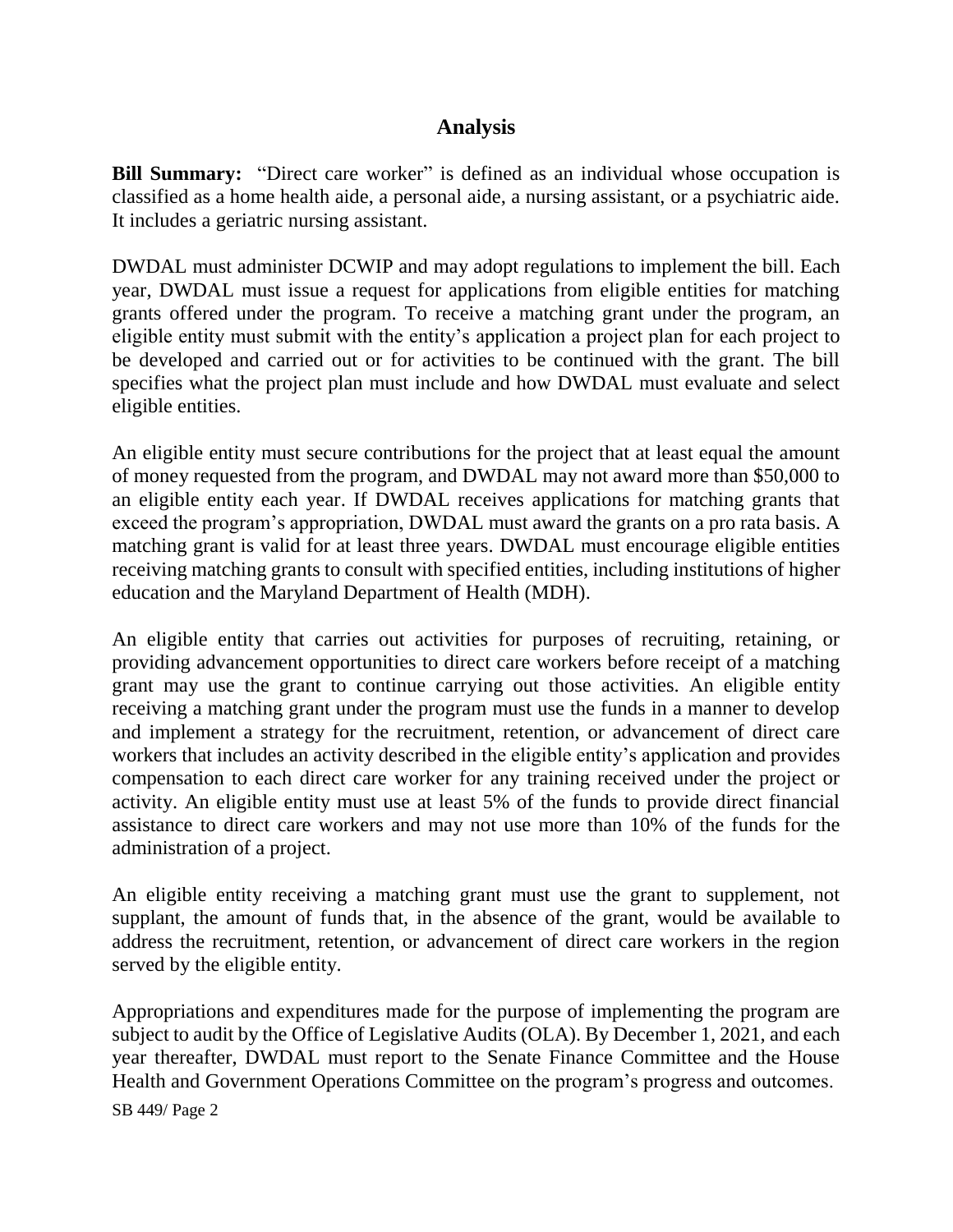**Current Law/Background:** DWDAL has as its mission ensuring businesses have the skilled workforce they need to be competitive in today's environment, as well as helping people get jobs. Specifically, DWDAL serves the unemployed, jobless veterans, newly dislocated workers, trade-impacted workers, New Americans, ex-offenders, low-wage workers, and individuals with barriers to employment. As the State's main workforce development entity, DWDAL oversees operation of Maryland's 32 American Job Centers, with at least 1 such center located in each county of the State. DWDAL also oversees the Maryland Workforce Exchange, which is Maryland's job bank. Additionally, DWDAL oversees workforce programs for New Americans and veterans and the processing of a number of federal and State tax credits.

### *Employment Advancement Right Now Program*

The Employment Advancement Right Now (EARN) program was established in 2013 to create industry-led partnerships to advance the skills of the State's workforce, grow the State's economy, and increase sustainable employment for working families. Specifically, the program provides general fund grants on a competitive basis for industry partnerships, workforce training programs, and job-readiness and skills training.

Under the EARN program, DWDAL invests in several direct care workforce training programs across the State. DWDAL invested \$684,430 in four direct care workforce training programs in fiscal 2018 and \$552,960 in four direct care workforce training programs in fiscal 2019.

**State Expenditures:** General fund expenditures for DWDAL increase by at least \$250,000 in fiscal 2022 to meet the bill's mandated appropriation for the program to make grants to eligible entities. To the extent that the Governor provides more than \$250,000 for grants under the program in any year, the increase in general fund expenditures will be greater. Although discretionary, this analysis assumes \$250,000 is also provided in fiscal 2021 for grants.

MDL reports existing staff can implement the bill. However, DWDAL is staffed largely with federally funded personnel who cannot work on State-funded programs without the program reimbursing the federal government for their time. The bill does not prohibit the use of the mandated funds for program administration, so this analysis assumes that costs of administering the program are taken from the mandated appropriation. To the extent that existing personnel administer grants and provide oversight to the program, general fund expenditures for reimbursement payments to the federal government increase by approximately \$86,000 on an annual basis and funding for grants decreases by an equivalent amount.